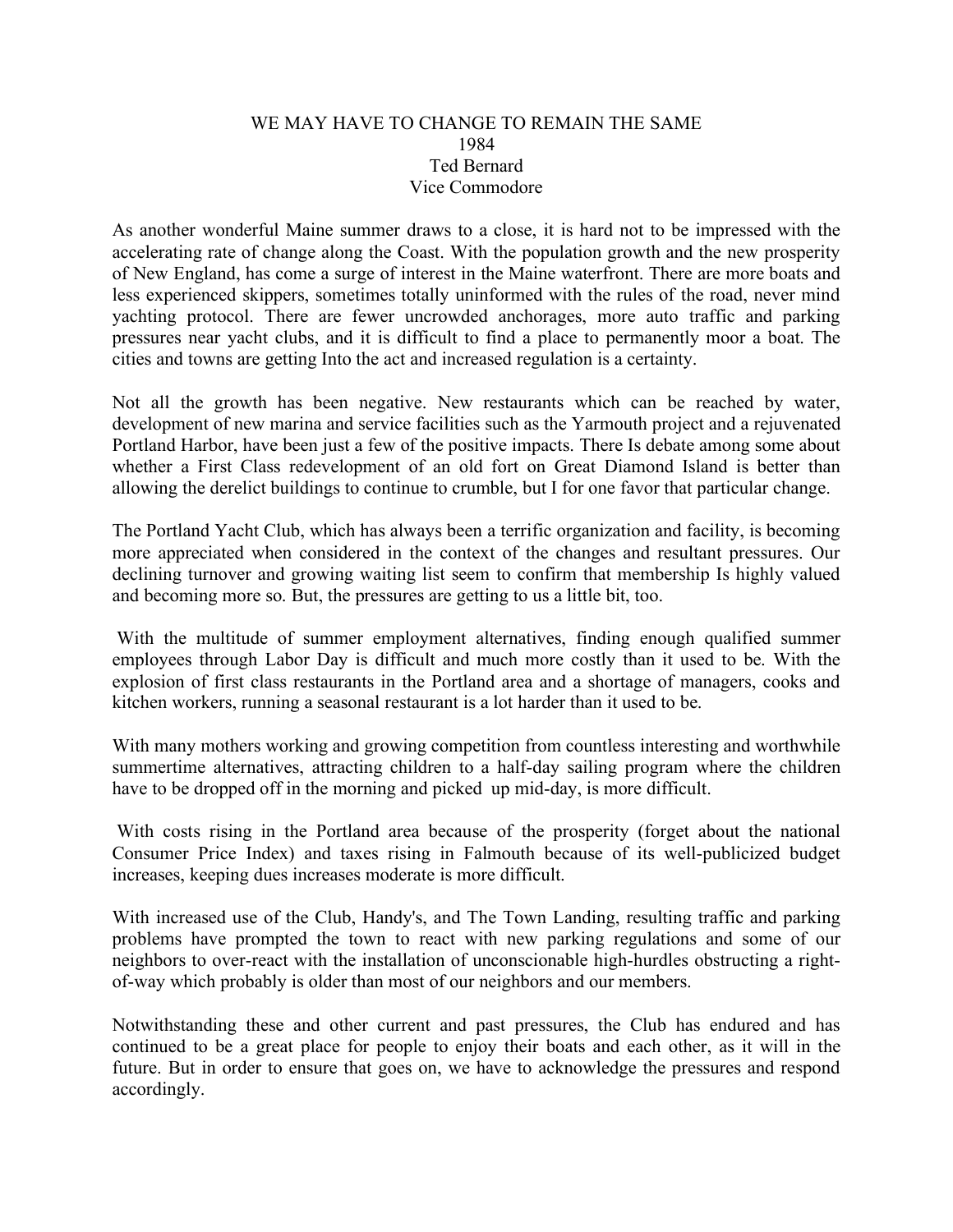When given the opportunity to describe how you, the members, would like the Club to be, through surveys and conversations, most describe it pretty much as it is. Sure, there are suggestions for minor changes, a tweak here and there, but most want to preserve what we have, and I agree.

That is going to take more work than might seem apparent at the outset.

There will be many new challenges over the next few years, but activities that will certainly require attention from the Board of Directors will be:

- 1. Controlling costs;
- 2. Developing employment practices and policies which realistically deal with the market;
- 3. Installing a dining room operation which works for members and operator alike;
- 4. Keeping the Junior Program an attractive summer alternative; and
- 5. Protecting our facility, access and use of the anchorage from encroachment.

Increasing costs will have to be dealt with in two ways. The first is ensure that the budget process and dues structure are reflective of the real costs of not only operating the Club, but also to cover capital improvements as they are required. Dave White, our Treasurer, is very focused on this need and will be making recommendations to the Board and the membership.

The second way we need to deal with cost pressures is to systematically analyze how we operate the Club and how we spend our money. There has been no such comprehensive review for many years and that alone suggests that we could uncover inefficiencies. An obvious improvement could result from wider use of a computer for restaurant billing, membership rolls, bookkeeping and mailing list maintenance.

With a 2–3% unemployment rate and prospects for a continuing tight labor market, we have to respond to very strong competition for seasonal employees by ensuring that our compensation levels are appropriate, that the employees are well managed and that the working environment is as pleasant and as much fun as it can be, within reason. Remember some of your great and not so great summer jobs.

David Clough, our new Director of Food and Beverage, has begun his efforts to stabilize the dining operations. It is important that as we enter into arrangements for future years, that the expectations between the Club and the operator be clear and reasonable. The scope and character of the restaurant operation should be clearly defined. It should be economically and operationally feasible for the Club and the operator.

Bob Davis, our new Junior Program Head, under the direction of Board of Director member Leigh Palmer, had a very successful first season and demonstrated sensitivity to the new challenges and flexibility to deal with them. More will be required as additional options become available to area youngsters. As we plan future summers, we may need to consider scheduling changes to make the program practical for the working mothers and program enhancements to keep the kids interested.